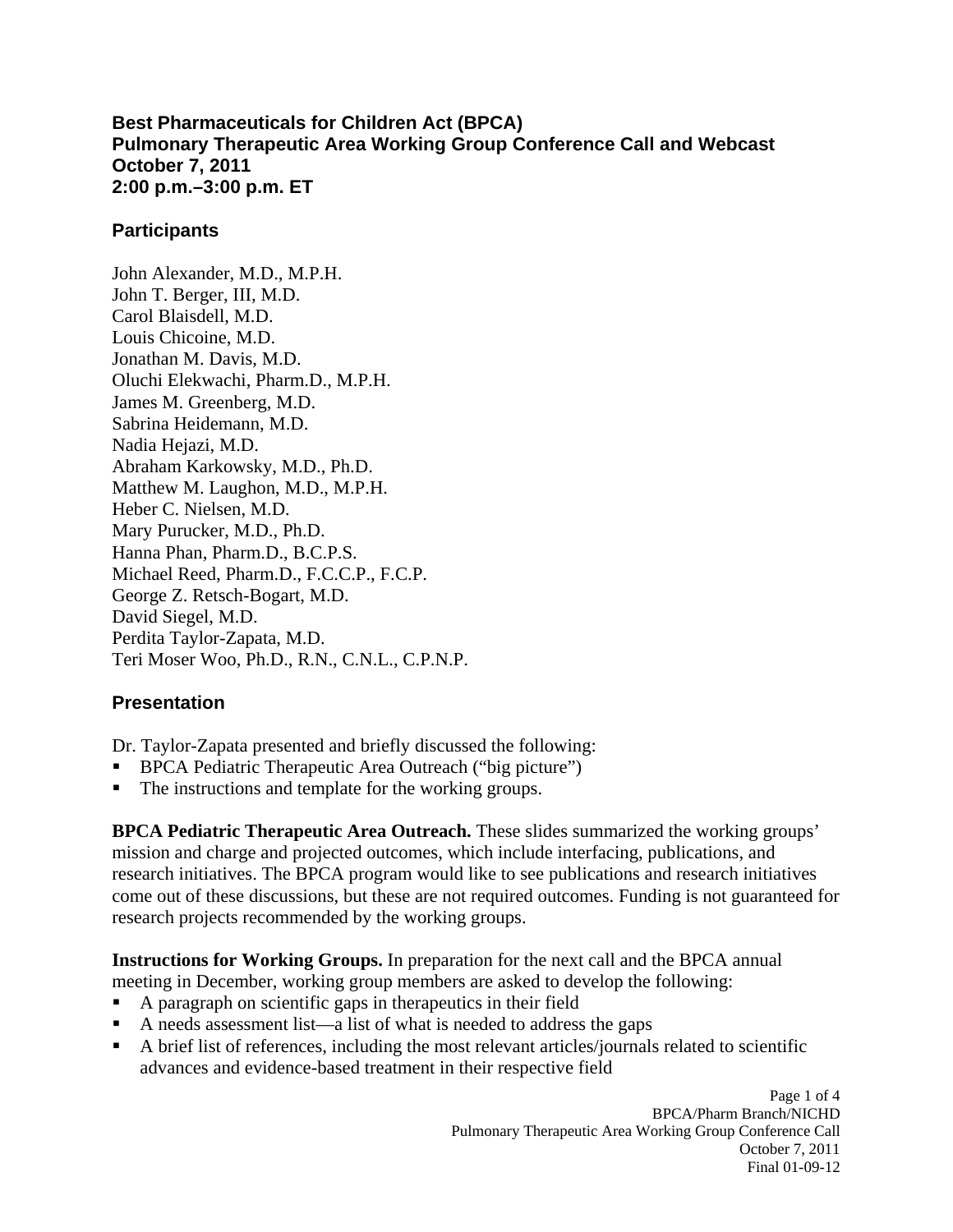A "blueprint" for how to close the gaps.

Dr. Taylor-Zapata said that the working group would be divided into subgroups to prepare these paragraphs, which need to be completed in the next couple of weeks. The template provided in the instructions is meant to help working group members develop the paragraphs, which should identify the gap, what is missing, and what needs to be done to close the gap.

# **Discussion Points Document**

Dr. Nielsen reviewed the Discussion Points document, which had been sent by e-mail to all the working group members. This document includes columns for gap area, disease, initial discussion points, names of interested members, and potential recommended discussion points. In the document, the highlighted names associated with particular gap areas are those members who had indicated that they were interested in taking responsibility for organizing recommendations for that area.

Dr. Nielsen found that some areas were well represented in terms of highlighted names, and others were not. To make sure all gap areas are covered, he listed interested members for each disease. The diseases and number of interested members were as follows:

- . Pulmonary hypertension—11 interested members
- $\blacksquare$ Asthma—8 interested members
- Cystic fibrosis—3 interested members
- . Croup—1 interested member.

Some people identified themselves as interested in more than one area. Dr. Nielsen thought it would be best to ask the people who signed up for a particular disease to consider themselves a subcommittee and to ask three or four people to head the subcommittee. The subcommittee leaders' tasks will be to get more complete input from subcommittee members and to put together the template sheets for the gap areas.

Proposed subcommittee leaders are as follows.

- **Pulmonary hypertension subcommittee: Drs. Chicoine, Berger, and Laughon, and Dr. Allison** Chung.
- Asthma subcommittee: Dr. Christopher Newth, Dr. Kimberley Benner, and Dr. Thomas Green. Croup can be combined with the asthma subcommittee; Dr. Newth is a leader for both asthma and croup.
- Cystic fibrosis subcommittee: Dr. Greg Kearns, Dr. Hanna Phan, and Dr. Retsch-Bogart.

# **Discussion**

Dr. Blaisdell asked whether she had missed an e-mail that defined the subcommittees. Dr. Nielsen said that all the information he had came from the Discussion Points document that was sent to everyone. He used that document to identify the people interested in a particular disease and created the list of subcommittees and leaders. He can provide a list of subcommittee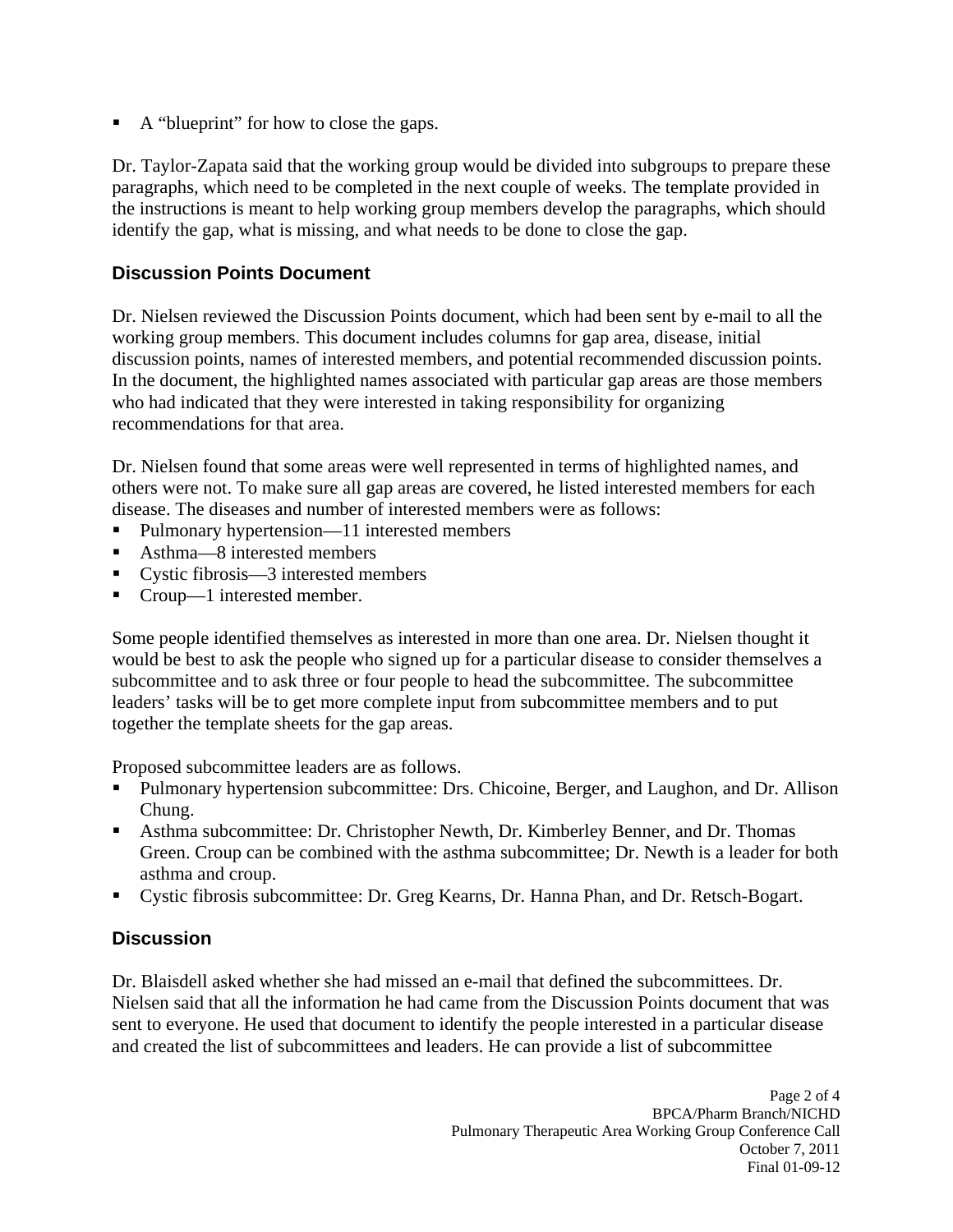members that can be disseminated, if it would be helpful. Not every working group member is assigned to a subcommittee, however.

Dr. Taylor-Zapata said that the Discussion Points document was sent out on October 6, but an updated version will be distributed that regroups everyone according to Dr. Nielsen's plan.

Dr. Reed asked whether working group members who had missed the opportunity to indicate interest in a subgroup should now state what they want to work on. He had sent an e-mail indicating his interest in working on croup and cystic fibrosis, but apparently his e-mail did not get through. Dr. Nielsen said he had not received Dr. Reed's email and noted that Dr. Woo, who was also not on his list, had volunteered to be in the asthma group. He said that the subcommittee leaders should be in touch with volunteers to ask for input for the templates or to request that they prepare a paragraph, for example.

The goal is to pull all the information together and get it to Dr. Taylor-Zapata to disseminate to the working group before the last conference call to be held the first week of November. Dr. Nielsen will be responsible for taking the information and creating a collated summary that will go to the BPCA annual meeting in December.

Dr. Nielsen said he would send Dr. Taylor-Zapata and Brandy Weathersby of Circle Solutions the information he had, including the names of additional volunteers from this conference call. This information can be sent to the working group; everyone will have a chance to say what area they want to be involved in. Within a few days, the subcommittee leaders will know who is in their group. Any subcommittee leader who is not able to be involved should contact Dr. Nielsen as soon as possible.

Dr. Retsch-Bogart asked for clarification about the next step for subcommittee leaders. Dr. Nielsen said the next step is to contact other people and pull in more information for the templates. The leaders could send out a group e-mail or have a conference call for their group to discuss what needs to be done. The leaders can ask volunteers to provide a paragraph to put in the template or ask them to complete the template for the gap area they chose. The leaders will need to distill the information received into a reasonable number of template sheets.

Dr. Taylor-Zapata asked everyone to identify their area(s) of interest by contacting her or by responding to Ms. Weathersby's October 6 e-mail. Dr. Taylor-Zapata and Ms. Weathersby can pull together the subgroups and make e-mail groups to connect the subgroups together.

Dr. Blaisdell asked whether federal staff should be involved in the subcommittees. Dr. Taylor-Zapata said that would be fine. Dr. Blaisdell said she could share what was learned from a recent National Heart, Lung, and Blood Institute (NHLBI) workshop on pulmonary hypertension. Dr. Nielsen said that insights from that workshop would be helpful and suggested that federal staff could be involved at the level and degree they think appropriate. He noted that there is a crosscutting issues section at the end of the Discussion Points document that he had not addressed. NIH staff can help the working group be aware of any cross-cutting issues, such as funding sources, applicable to each subcommittee.